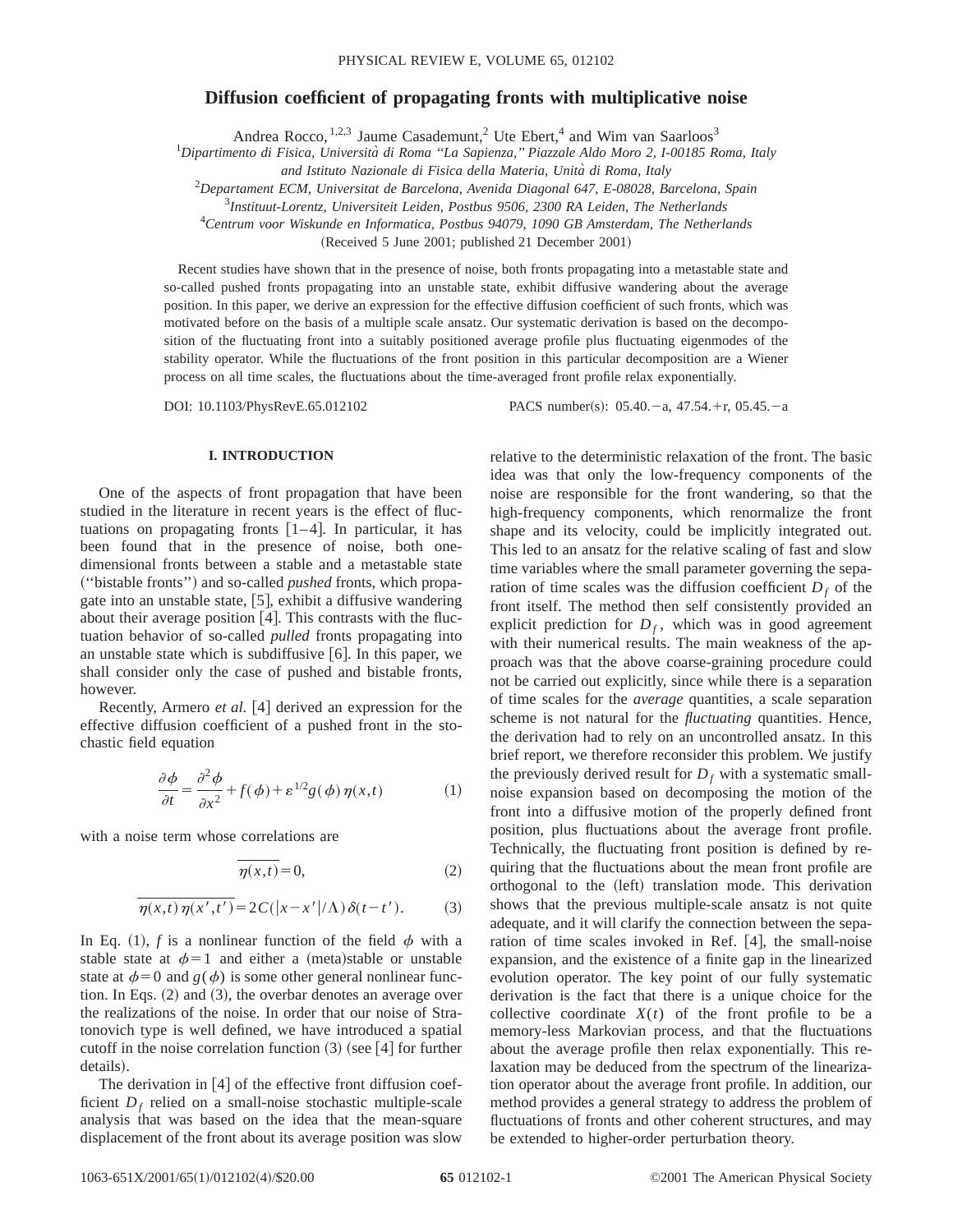## **II. DERIVATION OF THE EFFECTIVE DIFFUSION COEFFICIENT**

We may rewrite Eq.  $(1)$  in terms of a noise term  $R$  whose average  $\overline{R}$  is zero and a deterministic renormalized part,

$$
\frac{\partial \phi}{\partial t} = \frac{\partial^2 \phi}{\partial x^2} + h(\phi) + \varepsilon^{1/2} R(\phi, x, t),\tag{4}
$$

using Novikov's Theorem, as discussed in  $[4]$ . In Eq.  $(4)$ ,

$$
h(\phi) = f(\phi) + \varepsilon C(0)g'(\phi)g(\phi), \tag{5}
$$

$$
R(\phi, x, t) = g(\phi) \eta(x, t) - \varepsilon^{1/2} C(0) g'(\phi) g(\phi),
$$
 (6)

where  $C(0)$  is of order  $\Lambda^{-1}$ , so that Eq. (3) yields a delta correlation in space in the limit  $\Lambda \rightarrow 0$  [7]. The main idea of the derivation is to introduce a collective coordinate  $X(t)$  for the position of the front. Of course, there are various choices for the position  $X(t)$ , but as we shall show a particular choice makes the equations quite transparent. We decompose the fluctuating field  $\phi$  as

$$
\phi = \phi_0[\xi - X(t)] + \phi_1[\xi - X(t), t].\tag{7}
$$

Here,  $\phi_0$  is the solution of the ordinary differential equation for the shape of a deterministic front with velocity  $v_R$ , the velocity of the deterministic front associated with Eq.  $(4)$ with  $R=0$  (the subscript *R* on  $v_R$  reminds us that the front speed is determined by  $h(\phi)$  rather than  $f(\phi)$ , and hence, is renormalized due to the presence of the noise). In other words,  $\phi_0$  satisfies

$$
0 = \frac{d^2 \phi_0(\xi)}{d\xi^2} + v_R \frac{\partial \phi_0(\xi)}{\partial \xi} + h(\phi_0).
$$
 (8)

While  $\phi_0$  is a nonfluctuating quantity,  $\phi_1$  is a stochastic field that contains the fluctuations about  $\phi_0$ . In the above,  $\xi = x$  $-v<sub>R</sub>t$  is the proper variable for a deterministic front moving with the asymptotic velocity  $v_R$ , but note that in Eq.  $(7)$ , the fields are written in terms of the shifted variable

$$
\xi_X = \xi - X(t) = x - v_R t - X(t),\tag{9}
$$

where  $X(t)$  is the rapidly fluctuating front position whose explicit definition in terms of a spatially averaged front profile is given below.

As is well known, the derivation of a moving boundary approximation for deterministic equations (see, e.g.,  $[8,9]$ ) and references therein) normally proceeds by projecting onto the zero mode. Indeed, associated with the front solution  $\phi_0$ of Eq.  $(8)$  is a zero mode of the stability operator

$$
\mathcal{L} = \frac{\partial^2}{\partial \xi^2} + v_R \frac{\partial}{\partial \xi} + h'(\phi_0),\tag{10}
$$

which is obtained by linearizing about  $\phi_0$ . This zero mode expresses translational invariance, and indeed implies that

$$
\mathcal{L}\Phi_R^{(0)} = 0 \Leftrightarrow \Phi_R^{(0)} = \frac{d\phi_0}{d\xi}.
$$
 (11)

In our case the operator  $\mathcal L$  is not self adjoint, since  $v_R \neq 0$ ; as a result, the left eigenmode  $\Phi_L^{(0)}$  is different from  $\Phi_R^{(0)}$ , but it is known to be (see, e.g.  $[4,9]$ )

$$
\mathcal{L}^+ \Phi_L^{(0)} = 0 \Leftrightarrow \Phi_L^{(0)} = e^{v_R \xi} \frac{d\phi_0}{d\xi}.
$$
 (12)

As we mentioned above, a particular definition of the position  $X(t)$  is especially convenient: we take  $X(t)$  defined implicitly by the requirement that the fluctuating field  $\phi_1$  is orthogonal to the left zero mode. Indeed, defining

$$
\langle A(\xi)B(\xi)\rangle = \int_{-\infty}^{\infty} d\xi A(\xi)B(\xi),\tag{13}
$$

we require

$$
\langle \Phi_L^{(0)} \phi_1(\xi, t) \rangle = \int d\xi e^{v_R \xi} \frac{d\phi_0}{d\xi} [\phi - \phi_0(\xi - X(t))] = 0.
$$
\n(14)

Note that at any moment, the *fluctuating* front position  $X(t)$ is defined in terms of *weighted spatial average* of the fluctuating field  $\phi$ .

Upon substitution of Eq.  $(7)$  into Eq.  $(4)$  and linearization in  $\phi_1$  (which is justified for small noise), we obtain

$$
\frac{\partial \phi_1}{\partial t} = \mathcal{L}\phi_1 - \dot{X}(t)\frac{\partial \phi_0}{\partial \xi_X} + R(\phi_0, \xi, t). \tag{15}
$$

Note that we have also approximated  $R(\phi, \xi_X, t)$  by  $R(\phi_0, \xi, t)$ , which again is correct to lowest order in the noise.

In addition to the zero mode, the operator  $\mathcal L$  will in general have right eigenmodes  $\Phi_R^{(l)}$  with eigenvalues  $-\sigma_l$ :

$$
\mathcal{L}\Phi_R^{(l)} = -\sigma_l \Phi_R^{(l)}, \quad l \neq 0,
$$
\n(16)

and with associated left eigenfunctions  $\Phi_L^{(l)} = e^{v_R \xi} \Phi_R^{(l)}$ . Our convention to have the eigenvalues  $-\sigma_l$  anticipates that the dynamically relevant front solution is stable, so that all eigenvalues  $\sigma_l$  are positive. Moreover, both for fronts between a stable and a metastable state and for pushed fronts propagating into an unstable state, the spectrum is known to be gapped  $[10,11]$ , i.e., the smallest eigenvalue is strictly greater than zero  $|10,11|$ .

Since  $\phi_1$  is orthogonal to  $\Phi_L^{(0)}$ , we can expand  $\phi_1$  in terms of the eigenmodes  $\Phi_R^{(l)}$  ( $l \ge 1$ ) of  $\mathcal L$  as

$$
\phi_1(\xi_X, t) = \sum_{l \neq 0} a_l(t) \Phi_R^{(l)}(\xi_X).
$$
 (17)

Substitution of this expansion into Eq.  $(15)$  then yields upon projection onto the zero mode  $\Phi_L^{(0)}$ :

$$
\dot{X}(t) = \varepsilon^{1/2} \frac{\langle \Phi_L^{(0)} R(\phi_0, \xi, t) \rangle}{\langle \Phi_L^{(0)} \Phi_R^{(0)} \rangle}.
$$
\n(18)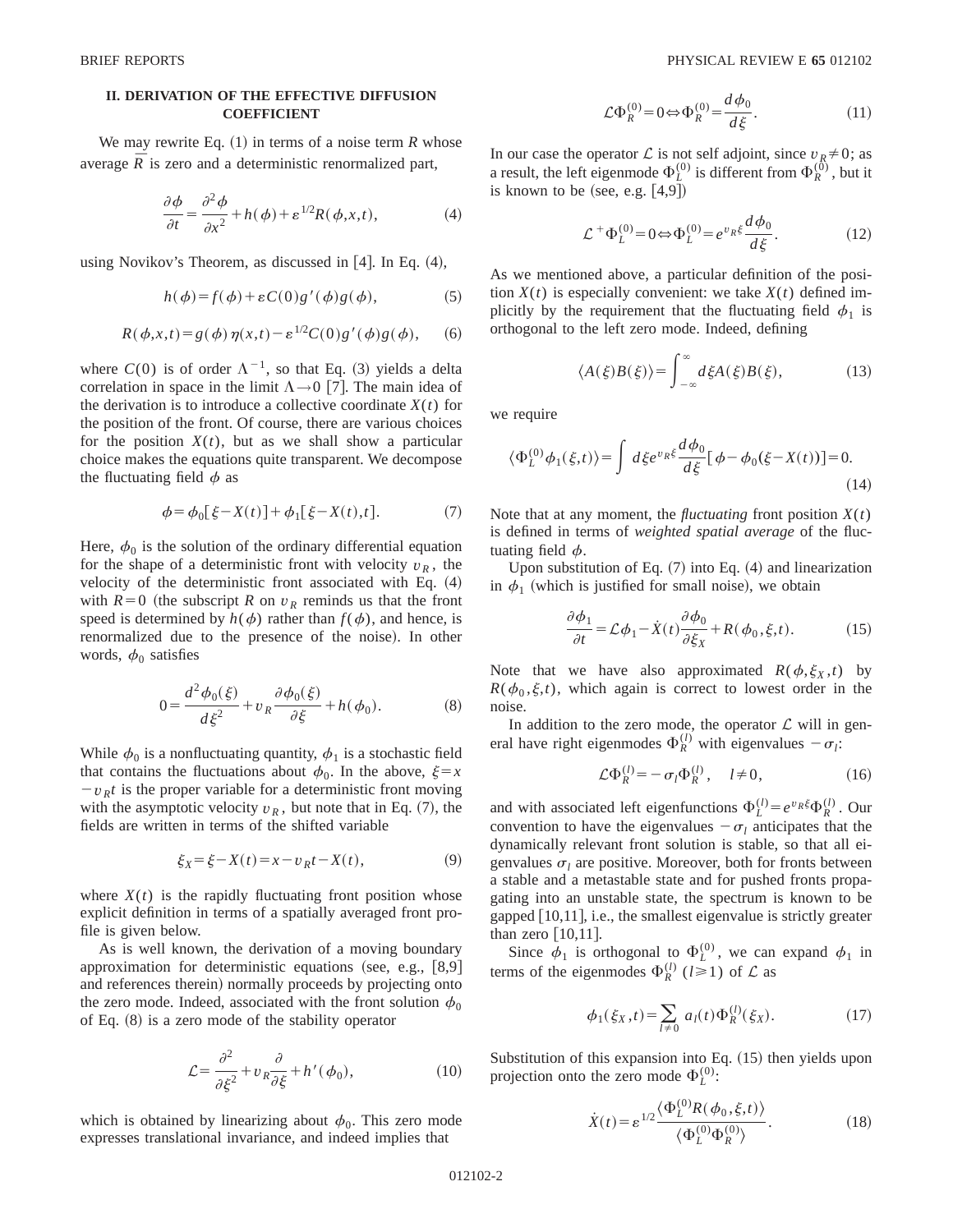Taking the square of this result, integrating and averaging over the noise,

$$
\overline{X^2(t)} = 2D_f t = \int_0^t dt' \int_0^t dt'' \overline{\dot{X}(t')\dot{X}(t'')},
$$
 (19)

then yields with Eqs.  $(3)$ ,  $(11)$ , and  $(12)$ 

$$
D_f = \varepsilon \frac{\int d\xi \, e^{2v_R \xi} (d\phi_0 / d\xi)^2 g^2(\phi_0)}{\left[ \int d\xi \, e^{v_R \xi} (d\phi_0 / d\xi)^2 \right]^2}.
$$
 (20)

This is precisely the result derived earlier in  $|4|$ , but now in a fully systematic way. To lowest order in the present smallnoise expansion, the average front profile is simply  $\phi_0$ . However, notice that  $\phi_0$  contains a dependence on  $\Lambda$ through  $C(0)$  in  $h(\phi)$ . The parameter  $C(0)$  must be considered as an independent one, so that the result  $(20)$  has to be interpreted as to first order in  $\varepsilon$  but to all orders in  $\varepsilon/\Lambda$ .

The above derivation allows us to also obtain the relaxation of a fluctuation about the average. Indeed, upon substituting Eq.  $(17)$  into Eq.  $(15)$  and projecting onto the left zero modes, using  $\langle \Phi_L^{(n)} \Phi_R^{(m)} \rangle = \delta_{nm}$  for normalized eigenmodes, we obtain to lowest order

$$
\frac{da_l}{dt} = -\sigma_l a_l + \varepsilon^{1/2} \langle \Phi_L^{(l)} R \rangle, \tag{21}
$$

as terms  $\dot{X}(t) d\phi_1 / d\xi$  are of higher order in  $\varepsilon$ . Note that each mode is damped and has its noise strength weighted by  $\Phi_L^{(l)}$ . One may derive from here in a straightforward way the mean square fluctuations about the average profile.

We finally note that our discussion clarifies the difficulty of using a separation of time scales argument for the derivation of the effective diffusion coefficient: the collective coordinate  $X(t)$  is a memory-less Markov process, and hence, the changes in the position have zero correlation time while the average of  $X^2(t)$  changes slowly. The coefficients  $a_1(t)$ , on the other hand, have a finite correlation time, and hence, are correlated on timescales in between the one of instantaneous position *X*(*t*) and the mean-square wandering  $\overline{X^2(t)}$ .

## **III. CONCLUDING REMARKS**

We have reported an improved derivation of the diffusion coefficient of propagating pushed fronts with multiplicative noise, previously found in Ref. [4]. The present derivation is fully explicit and based on standard projection techniques. The key point is the identification of a definition of the front position, which naturally implies the diffusive wandering of the front, and avoids invoking an uncontrolled hypothesis in addition to the basic assumption of small-noise strength. This has also clarified that the time scale separation used in Ref.  $[4]$  may be traced back to the small-noise approximation together with the existence of a finite gap in the spectrum of the linearized evolution operator. All these considerations may be generalized to the effect of fluctuations on other types of coherent structures.

Our derivation of the solvability expression  $(20)$  for  $D_f$  of a propagating front shows that the collective coordinate  $X(t)$ responds instantaneously to the noise *R*: There is no memory term in  $(18)$ , so that  $X(t)$  is Markovian and, more precisely, it coincides with the Wiener process (to lowest order in the noise strength). We stress that this is only true for our particular definition of  $X(t)$  in terms of the orthogonality of  $\phi_1$ to the left zero mode. For any other definition, such as the usual one to define the front position as  $X(t) = \int d\xi \phi(\xi)$ ,  $X(t)$  will not be a Markov process, and would show only diffusive behavior at sufficiently long time scales.

As a byproduct of our derivation, we have also obtained an explicit expression for the relaxation behavior of the fluctuations about the mean front profile. Not surprisingly, the larger the gap in the spectrum, the faster the relaxation. As is well known, in models in which there is a transition from the pushed regime to the pulled regime, the gap closes upon approaching the transition from the pushed side  $[10]$ . Hence, the relaxation becomes slower and slower. As is discussed in  $[10]$ , in the pulled regime, the spectrum is gapless and this leads to anomalous power-law relaxation of deterministic fronts towards their asymptotic speed and shape. As a result, pulled fronts cannot be described by a moving boundary approximation  $[9]$  and in the presence of fluctuations, they exhibit subdiffusive wandering [6] in one dimension and anomalous scaling in higher dimensions  $\lfloor 12,13 \rfloor$ .

## **ACKNOWLEDGMENTS**

We are grateful to L. Ramírez-Piscina for illuminating discussions. Financial support from TMR network Project No. ERBFMRX-CT96-0085 is acknowledged. J.C. also acknowledges financial support from Project No. BXX2000- 0638-C02-02.

- [1] A. Lemarchand, A. Lesne, and M. Mareschal, Phys. Rev. E 51, 4457 (1995).
- [2] H. P. Breuer, W. Huber, and F. Petruccione, Physica D 73, 259  $(1994).$
- [3] J. Armero, J. M. Sancho, J. Casademunt, A. M. Lacasta, L. Ramírez-Piscina, and F. Sagués, Phys. Rev. Lett. 76, 3045  $(1996).$
- [4] J. Armero, J. Casademunt, L. Ramírez-Piscina, and J. M. San-

cho, Phys. Rev. E 58, 5494 (1998).

- [5] Deterministic fronts that propagate into a linearly unstable state are called pulled if their asymptotic speed *vas* equals the asymptotic spreading speed *v*\* of linear perturbations about the unstable state:  $v_{as} = v^*$ . For pushed fronts,  $v_{as} > v^*$ . For fronts propagating into a metastable state,  $v^* = 0$ . See, e.g., [10] and references therein for further details.
- @6# A. Rocco, U. Ebert, and W. van Saarloos, Phys. Rev. E **62**,